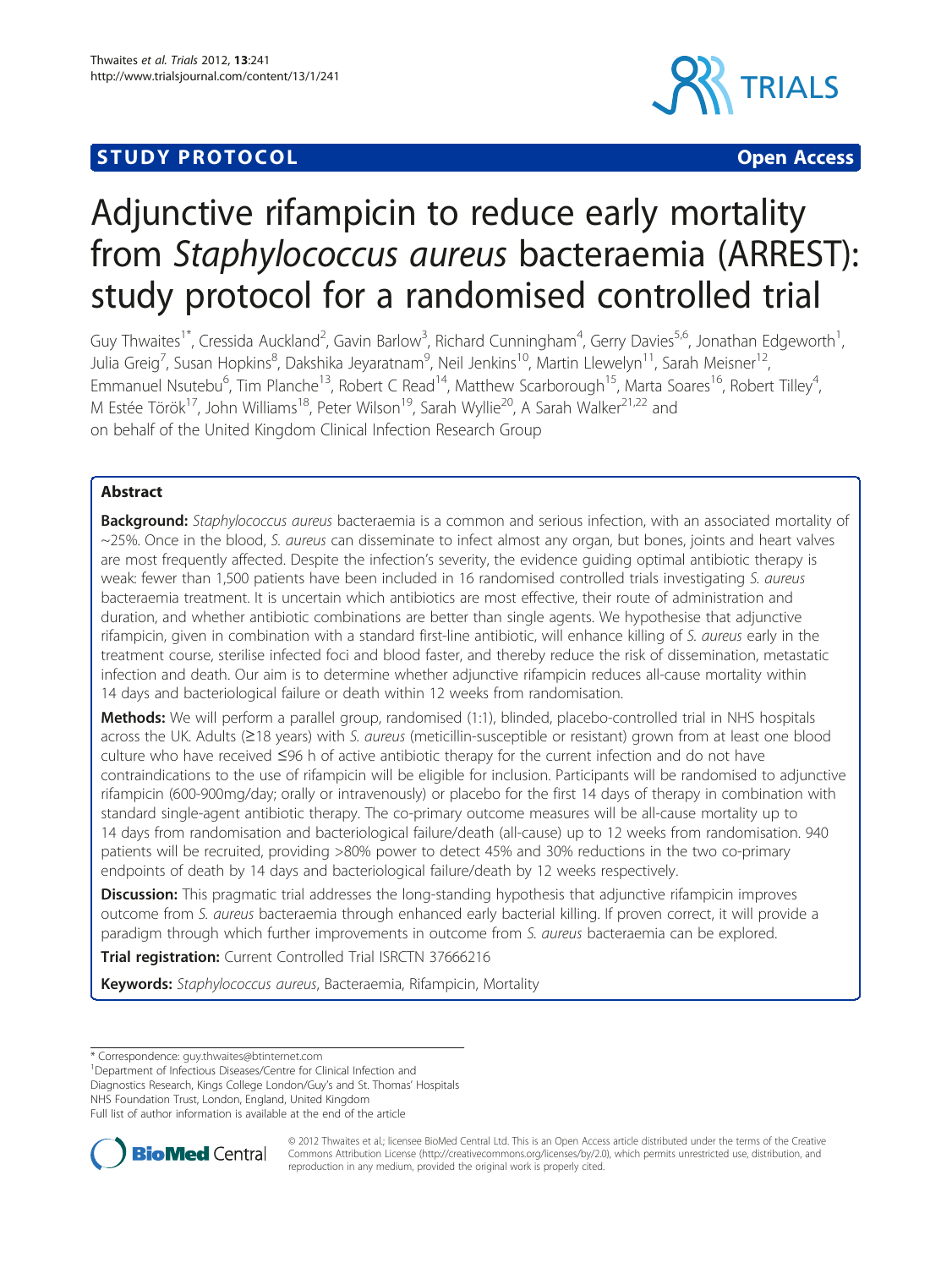## Background

Staphylococcus aureus bacteraemia (SAB) is one of the most common serious bacterial infections worldwide. In the UK alone there are more than 12,000 cases of SAB each year and around 25% of these patients die [\[1,2](#page-13-0)]. Once S. aureus has entered the bloodstream it can disseminate to cause metastatic infection of almost any organ in the body. The sites most commonly affected are the heart valves (5-10% of cases), joints (5% of cases), intervertebral discs (5% of cases), bones (2% of cases) and, less commonly, the brain, spleen and kidney. Implanted prosthetic material, such as artificial heart valves or joints, is at especially high risk of becoming infected.

Current treatment guidelines recommend that SAB should be treated with at least 14 days of an intravenous (IV) beta-lactam antibiotic, or a glycopeptide if the bacteria are meticillin-resistant. Combination antimicrobial therapy is generally not recommended, except in severe meticillin-resistant S. aureus (MRSA) infections (e.g. endocarditis, prosthetic joint infections) [[3-6](#page-13-0)]. However, the evidence supporting these recommendations is weak: fewer than 1,500 patients have been entered in 16 randomised controlled trials (RCT) of SAB antimicrobial therapy published over the last 50 years [\[7](#page-13-0)]. Most of the recommendations are based on uncontrolled observational studies and clinical experience, and views of how to manage SAB differ widely [[8,9\]](#page-13-0).

## How might adjunctive rifampicin improve outcome from S. aureus bacteraemia?

The best clinical predictor of complications and death from SAB is the persistence of bacteria in blood 48–96 h after the start of active antimicrobial therapy [\[10-12](#page-13-0)]. Persistent bacteraemia (>48 h) occurs in around 40% of patients, despite prompt removal of any infected focus and effective antimicrobial therapy [\[10,11](#page-13-0)], and increases the patient's risk of metastatic complications and death nearly five-fold [[10\]](#page-13-0). Why S. aureus persists in blood despite treatment with antibiotics with good in vitro activity is uncertain, but is probably explained by the failure of currently recommended first-line antibiotics (beta-lactams and glycopeptides) to kill bacteria associated with pus (dead or dying neutrophils), viable cells or biofilms. The well-documented survival of S. aureus within each of these ecological niches may lead to persistent bacterial seeding of the bloodstream and recurrent, recalcitrant infection. In addition, we have recently proposed that bloodstream neutrophils may act as "Trojan horses" for S. aureus dissemination, providing bacteria with further protection from first-line antibiotics with poor intracellular activity such as the recommended beta-lactams and glycopeptides [\[13](#page-13-0)].

Three properties make rifampicin an attractive, if unproven, adjuvant antibiotic for SAB treatment. First, it has good oral bioavailability [\[14](#page-13-0)]. Second, it penetrates cells [[15,16](#page-13-0)], tissues and biofilms [\[17,18](#page-13-0)] better than beta-lactam and glycopeptide antibiotics [[19](#page-13-0),[20](#page-13-0)] (the current mainstays of SAB treatment) and, therefore, in combination with these agents, may resolve serious S. aureus infections faster and more effectively [[18\]](#page-13-0). Third, it is cheap: a daily 600-mg dose costs £0.73 by mouth and £7.67 intravenously [\[21](#page-13-0)]. Yet, despite all these properties, the potential advantages of adjunctive rifampicin for the treatment of severe S. aureus infections in humans remain theoretical. There are insufficient data from only 246 patients randomised between rifampicin vs. non-rifampicin containing regimens in controlled trials to confirm or refute a beneficial effect.

## What are the potential problems of using adjunctive rifampicin for S. aureus bacteraemia?

There are three important potential problems with using rifampicin for the treatment of SAB: the development of rifampicin-resistant bacteria, interactions with other drugs and hepatic toxicity. Resistance can be acquired rapidly when rifampicin is used alone in treatment, resulting from mutations in the drug's binding site (the β-subunit of the bacterial DNA-dependent RNA polymerase). The frequency with which rifampicin resistance develops during the combination therapy of SAB is difficult to assess from the published literature, varying from 0/433 patients treated with adjunctive rifampicin in three non-randomised studies of serious S. aureus infections [\[22-24](#page-13-0)] to 20-40% of patients in other smaller case series [[25-27](#page-13-0)]. Interactions with other drugs are mediated by rifampicin's ability to increase their metabolism through the potent induction of the hepatic cytochrome p450 system, but how frequently this influences treatment outcomes is uncertain. Lastly, rifampicin can cause hepatic toxicity, although the enormous worldwide experience of using rifampicin for the prevention and 6 month treatment of tuberculosis confirms the drug is extremely well tolerated and causes clinically significant hepatitis in <1% of patients [\[28](#page-13-0)].

## Clinical evidence for using adjunctive rifampicin for S. aureus bacteraemia

Four randomised controlled trials, involving 246 patients in total, have examined the effectiveness of adjunctive rifampicin for serious S. aureus infections, including patients with bacteraemia [[29-32](#page-13-0)]. The first two trials, published more than 25 years ago, enrolled adults with any serious S. *aureus* infection, of whom 47/121 (39%) were bacteraemic at randomisation [[29,33\]](#page-13-0). The third trial enrolled 42 adults, all with SAB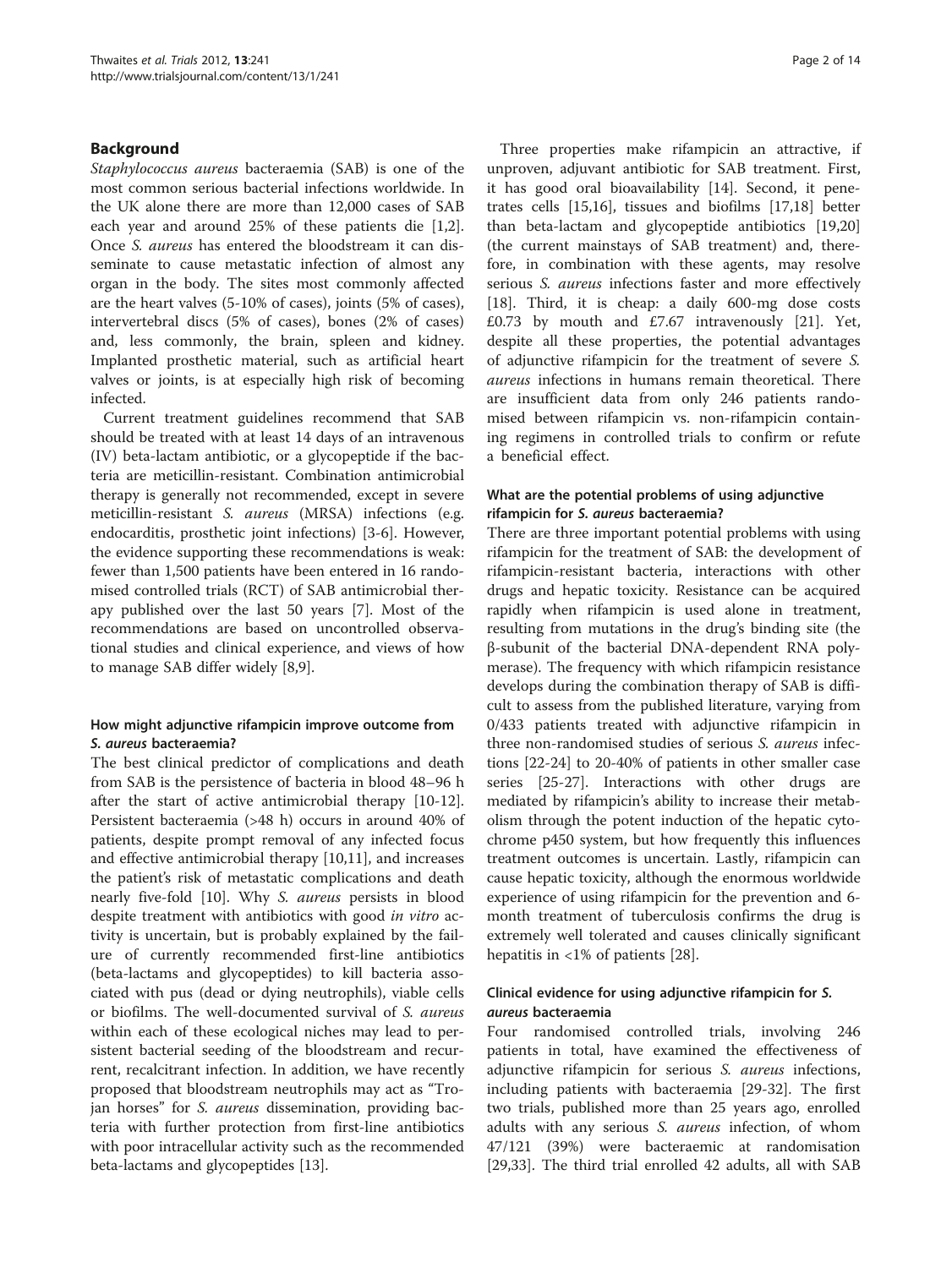<span id="page-2-0"></span>and endocarditis [\[31](#page-13-0)], and the fourth enrolled 83 adults admitted to an intensive care unit with MRSA pneumonia; only 9/83 (11%) were bacteraemic [\[32](#page-13-0)]. We performed a stratified meta-analysis of the results from these trials (Figure 1); subgroup analysis of bacteraemic adults was possible for all but the fourth trial, which did not provide sufficient data. Overall, adjunctive rifampicin reduced infection-related deaths by 55% ( $p = 0.02$ ) and bacteriological failure by 58% (p = 0.004), with similar (54%, 77%) but nonsignificant ( $p = 0.22$ ,  $p = 0.17$ ) reductions in the bacteraemic subgroup ( $n = 89$ ).

The daily dose of rifampicin in these trials varied from 600 mg to 1,200 mg. Significant drug interactions were not reported in any of the trials, and details concerning hepatic toxicity were not provided in the first three trials. The most recent trial reported 6/41 (15%) patients treated with rifampicin developed hyperbilirubinaemia (compared to 1 control patient) but the impact on treatment was not described. This trial was also the only one to report rifampicin resistance developing on treatment: new resistance was found in 14/41 (34%) rifampicintreated patients, although it did not appear to have a significant impact on clinical cure rates [[32\]](#page-13-0).

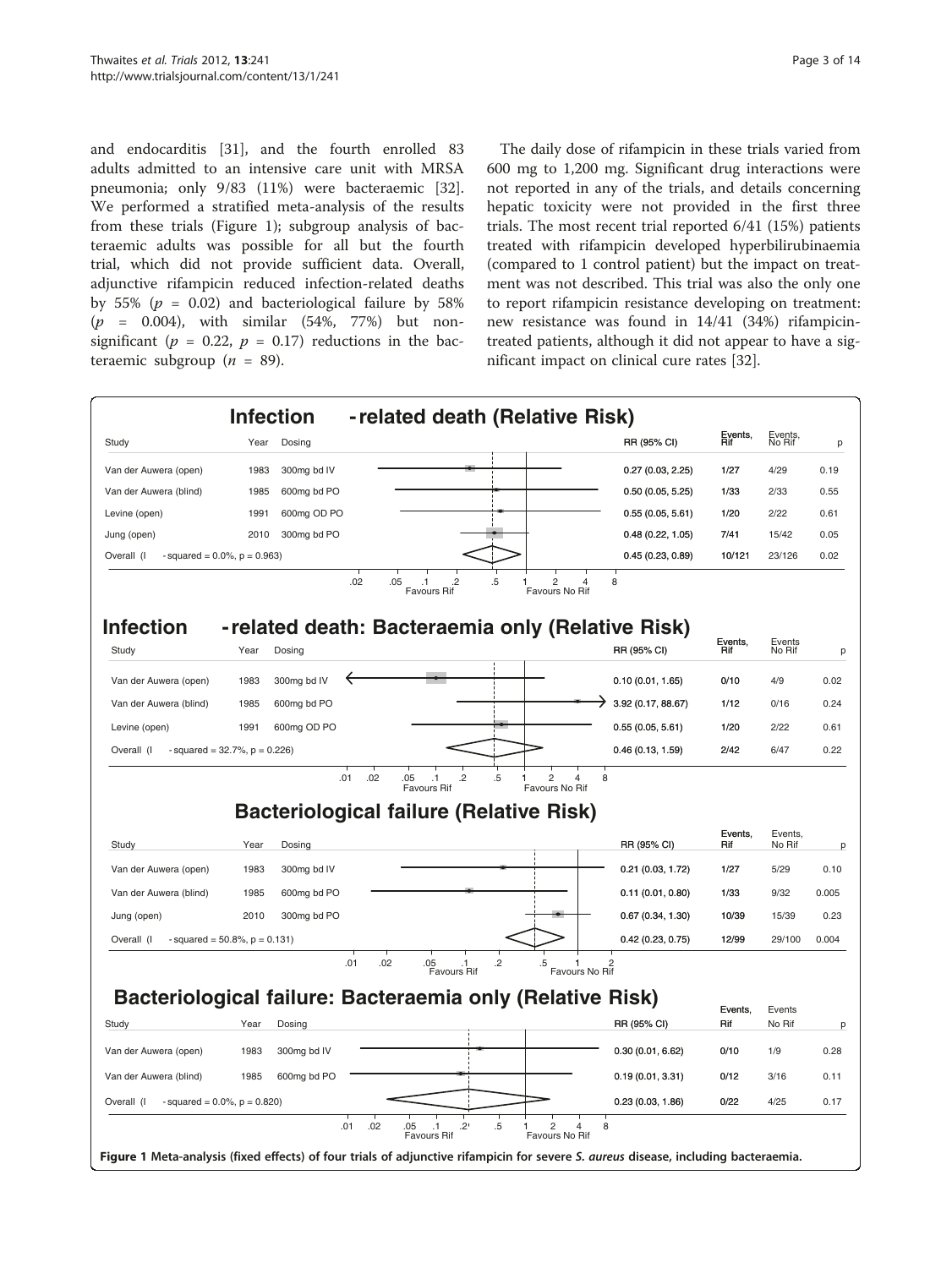There are limited data from uncontrolled, observational studies supporting the use of adjunctive rifampicin, although, given the potential for confounding by indication, their results must be interpreted cautiously. A prospective study of 381 adults with SAB found the mortality of those with severe disease was halved in those who received adjunctive rifampicin (mortality 38% vs. 17%,  $p < 0.001$ ), without an increased incidence of rifampicin resistance [[23](#page-13-0)]. A recent retrospective analysis of patients with staphylococcal sternal wound infections, 35% of whom had SAB, reported adjunctive rifampicin was independently associated with a reduced risk of treatment failure (hazard ratio 0.26, 95% CI 0.10–0.64,  $p = 0.004$ ) [\[24\]](#page-13-0).

Current USA and UK guidelines only recommend adjunctive rifampicin for the treatment of severe MRSA infections, specifically endocarditis, bone and joint infections, and infections involving prostheses (category II evidence) [[4,6\]](#page-13-0). But with weak support for these recommendations it is unsurprising few UK physicians follow them in practice [\[34](#page-13-0)]. In short, currently available evidence suggests adjunctive rifampicin may substantially improve the outcome from SAB but there are too few data to balance the potential risks against the benefits. We will, therefore, perform a large, multicentre, randomised controlled trial with the aim of providing a definitive answer to the question, 'Does adjunctive rifampicin improve outcome from SAB?'

## Methods

## Study hypothesis and objectives

We hypothesise that adjunctive rifampicin will enhance killing of S. aureus early in the course of antibiotic treatment, sterilise infected foci and blood faster, and thereby reduce the risk of dissemination, metastatic infection and death. Therefore, the primary objective of the trial is to investigate the impact of adjunctive rifampicin on both all-cause mortality through 14 days from randomisation and bacteriological failure or death through 12 weeks from randomisation.

The trial's secondary objectives include:

- assessing toxicity and emergence of resistance associated with adjunctive rifampicin
- identifying the duration of bacteraemia and potential mechanisms of action of rifampicin through pharmacokinetic/pharmacodynamic (PK/PD) investigations
- assessing the cost effectiveness of the use of adjunctive rifampicin and other antibiotic therapy for SAB in the UK NHS.

## Study setting

The study will be performed in 17 large UK NHS Hospital Trusts: Guy's and St. Thomas' Hospitals NHS

Foundation Trust; Oxford University Hospitals NHS Trust; University College London Hospital NHS Foundation Trust; Royal Free Hampstead NHS Trust; Kings College Hospital NHS Foundation Trust; Brighton and Sussex University NHS Trust; Royal Liverpool and Broadgreen University Hospitals NHS Trust; Sheffield Teaching Hospitals NHS Foundation Trust; Cambridge University Hospitals NHS Foundation Trust; Royal United Hospital Bath NHS Trust; Royal Devon and Exeter NHS Foundation Trust; Plymouth Hospitals NHS Trust; Hull and East Yorkshire Hospitals NHS Trust; South Tees Hospitals NHS Trust; Birmingham Heart of England NHS Foundation Trust; St. Georges Healthcare NHS Trust; and Portsmouth Hospitals NHS Trust. Additional NHS centres may be added after the start of the trial, if required.

## Patient selection

Patients will be considered eligible for enrolment in this trial if they fulfil all the inclusion criteria and none of the exclusion criteria as defined below. Patients will be identified through the clinical microbiology laboratory and the infectious diseases/microbiology consult service of each centre. All the trial centres run a clinical consult service for all cases of SAB and identify such patients as soon as their blood cultures become positive. The infectious diseases physicians and microbiologists responsible for this service will alert their colleagues responsible for trial recruitment and they will arrange for the patient to be seen and assessed for eligibility. All eligible patients will be hospital inpatients. When possible, patients will be screened for eligibility on the day their blood cultures flags positive with S. aureus; this usually takes 24-48 h from inoculation of the culture bottle.

## Inclusion criteria

- 1. Adults (18 years or older)
- 2. S. aureus (meticillin-susceptible or resistant) grown from at least one blood culture
- 3. Less than 96 h of active antibiotic therapy for the current infection, not including rifampicin
- 4. Patient or legal representative (LR) provides written informed consent

## Exclusion criteria

- 1. Infection not caused by S. *aureus* alone in the opinion of the infection specialist (e.g. S. aureus is considered a blood culture contaminant or polymicrobial culture with another organism likely to be contributing clinically to the current infection)
- 2. Sensitivity results already available and demonstrate rifampicin-resistant S. aureus (defined by British Society for Antimicrobial Chemotherapy in vitro disc susceptibility testing)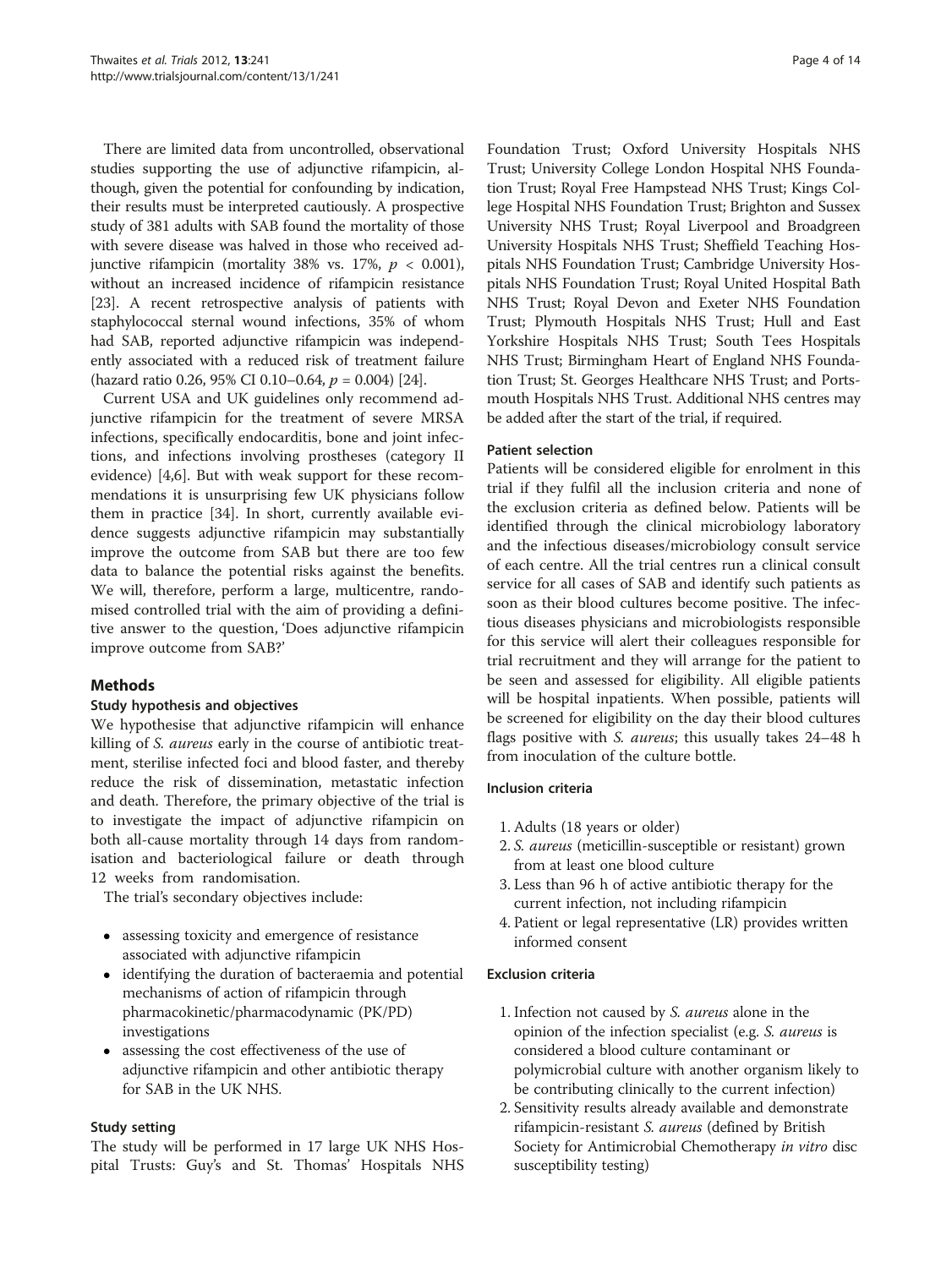- 3. Infection specialist, in consultation with the treating physician, considers rifampicin is contraindicated for any reason
- 4. Infection specialist, in consultation with the treating physician, considers rifampicin treatment is mandatory for any reason
- 5. Infection specialist suspects active infection with Mycobacterium tuberculosis
- 6. Previously been randomised in ARREST for a prior episode of SAB

#### Randomisation

Eligibility will be confirmed by a web-based programme and patients randomised to two parallel groups in a 1:1 ratio: standard intravenous antibiotic therapy plus 14 days placebo or standard intravenous antibiotic therapy plus 14 days rifampicin. Randomisation will be stratified by clinical site, as blinded drug (in fully madeup and labelled treatment packs) will be pre-shipped to local pharmacies. Randomisation lists will be computergenerated based on random permuted blocks. A 24-h web-based randomisation service will be provided.

#### Treatment of patients

All patients will receive the standard of care antibiotic to treat SAB that they would have received if they had not been enrolled in the ARREST trial. In addition, patients will be randomised to receive rifampicin or placebo (investigational medicinal product) as an extra medication for 2 weeks (Figure [2](#page-5-0)). Rifampicin/placebo for 14 days will be dispensed at randomisation from the site pharmacy in oral (capsule) or intravenous formulations, according to the attending physician's preference and the patient's status. Rifampicin (300-mg capsules; Sanofi Aventis Ltd., Surrey, UK) will be overencapsulated to make them indistinguishable from placebo. However, rifampicin for intravenous infusion comes as a vial of red powder that requires reconstitution with 10 ml of water for infusion with saline. The resulting fluid for intravenous infusion is orange. It is impossible to safely and reliably produce a red-powder placebo that will produce an identical orange infusion. Therefore, we accept that the nurses making up the intravenous drug for the infusion will not remain blind to the treatment. They will be instructed not to divulge the colour of the drug to the physicians caring for the patient. In addition, the infusion will be covered by an opaque bag to disguise the treatment.

The dose of rifampicin/placebo will be prescribed according to the patient's weight:

- those  $<60$  kg will receive 600 mg every 24 h
- those >60 kg will receive 900 mg every 24 h

Oral rifampicin/placebo may be given once or twice daily, according to physician preference. If 900 mg is given twice daily, doses will be unequal (600 mg a.m., 300 mg p.m.). The study treatment will be given for 14 days, unless fewer than 14 days of standard antibiotic therapy is planned, in which case rifampicin/placebo will be given until standard antibiotic treatment ends.

The choice and duration of the standard antibiotic therapy that accompanies the rifampicin/placebo will be left to the attending physician, but is expected to be either a beta-lactam (e.g. flucloxacillin) or a glycopeptide (vancomycin or teicoplanin). Daptomycin and linezolid are the other alternatives, although current data from the trial sites indicate <1% receive daptomycin and around 5% receive linezolid as initial first-line therapy. A pre-specified subgroup analysis will be conducted by standard antibiotic therapy, at a class level, and according to individual drugs where these are used by >10% of the trial population. If the physician wishes to use other antibiotics (or rifampicin) after 14 days (the study drug duration), this will be open-label, but recorded.

#### Blinding issues

Rifampicin can turn urine (and tears/sweat) reddish-orange. It is impossible to safely replicate this effect with a placebo; therefore urine discolouration will be a potential source of unblinding, particularly of the patient. There is, however, considerable inter- and intraindividual variability in rifampicin's effect on urine colour. In some patients, the colouration is slight and can be hard to distinguish from the dark, concentrated urine frequently observed in acutely unwell patients. In many, the orange urine colour becomes less marked over time. In addition, the opportunity for physicians to examine the urine at the bedside will only occur in patients with urinary catheters. Catheters will not be required by all patients and are usually removed at the earliest opportunity. We will also limit the opportunity for physicians to inspect urine by ensuring the catheter bags are emptied regularly and urine it is not allowed to accumulate in large volumes.

#### Assessments and follow-up

All participants will be followed by the site study teams for 12 weeks for evaluation of all-cause mortality, morbidity and toxicity. Subsequent follow-up will be electronic through hospital records (consent will be sought for this together with consent for trial participation). To assess the outcome measures, patients will be visited on the ward by the site PI, one of their clinical team (e.g. Specialist Registrar) or a research nurse on day 3, 7, 10 and 14 and then weekly whilst still in hospital through 12 weeks (see Table [1](#page-6-0)). All data will be recorded on (electronic) eCRFs.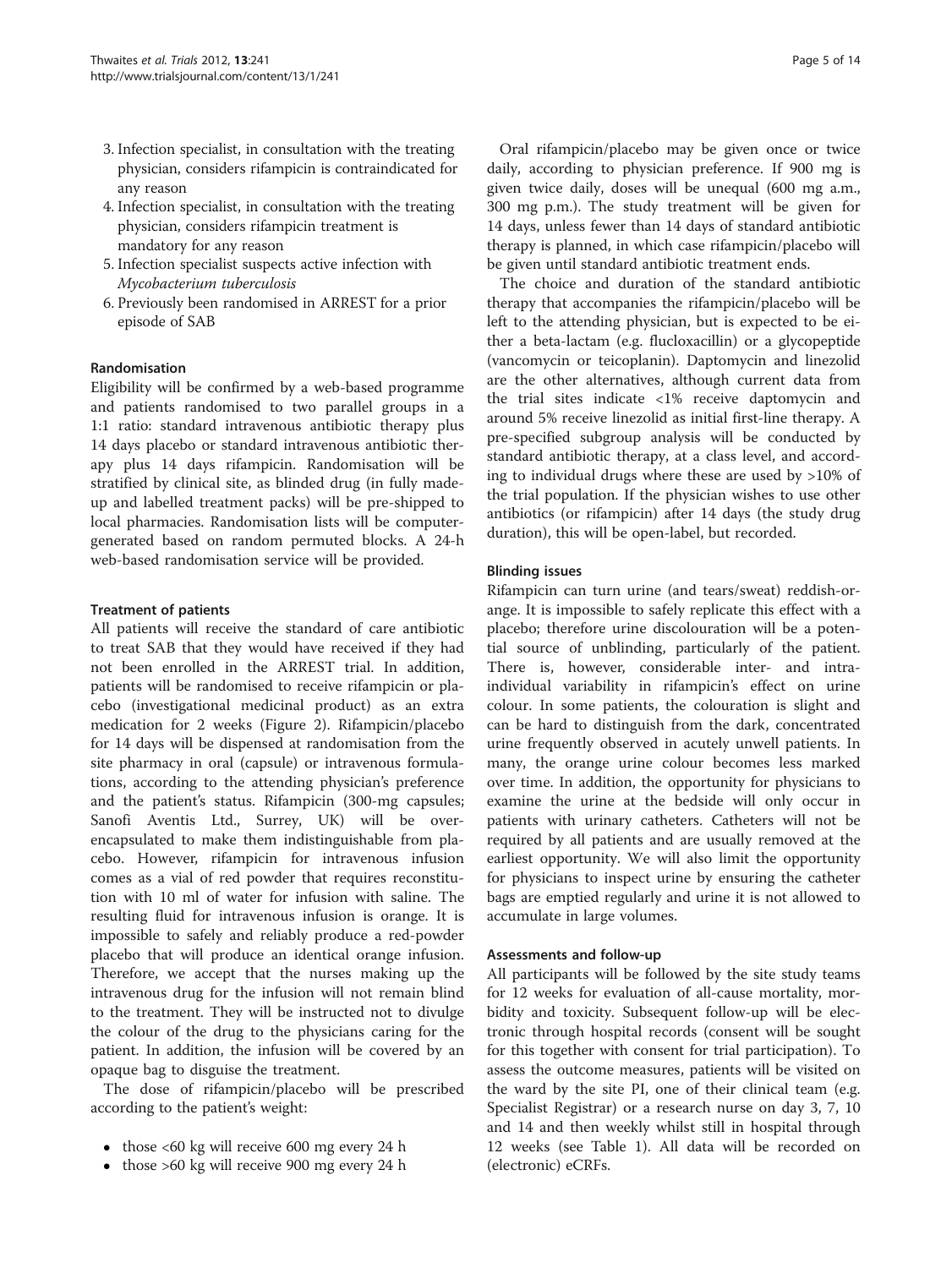## Outcome measures

The trial's co-primary outcomes will be:

- all-cause mortality up to 14 days
- death or microbiologically confirmed treatment failure or disease recurrence (bacteriological failure) up to 12 weeks from randomisation.

We have chosen these co-primary outcome measures as they are both severe events and are thus unlikely to be influenced by unintended unmasking of treatment allocation (for example, through rifampicin discolouring urine) and, if significantly reduced by rifampicin, will provide an unequivocal stimulus to change practice.

Microbiologically confirmed treatment failure will be defined as symptoms and signs of infection for longer than 14 days from randomisation with the isolation of same strain of S. aureus (confirmed by genotyping) from a sterile site (e.g. blood, joint fluid, pus from tissue). Disease recurrence will be defined as the isolation of the same strain of S. aureus from a sterile site after at least 7 days of apparent clinical improvement. The same strain will be defined as one with the same genotype by multi-locus sequence [[35\]](#page-13-0) and spa-typing [[36\]](#page-13-0).

The secondary outcome measures will be:

• death or clinically defined treatment failure or disease recurrence by 12 weeks (clinical failure being

<span id="page-5-0"></span>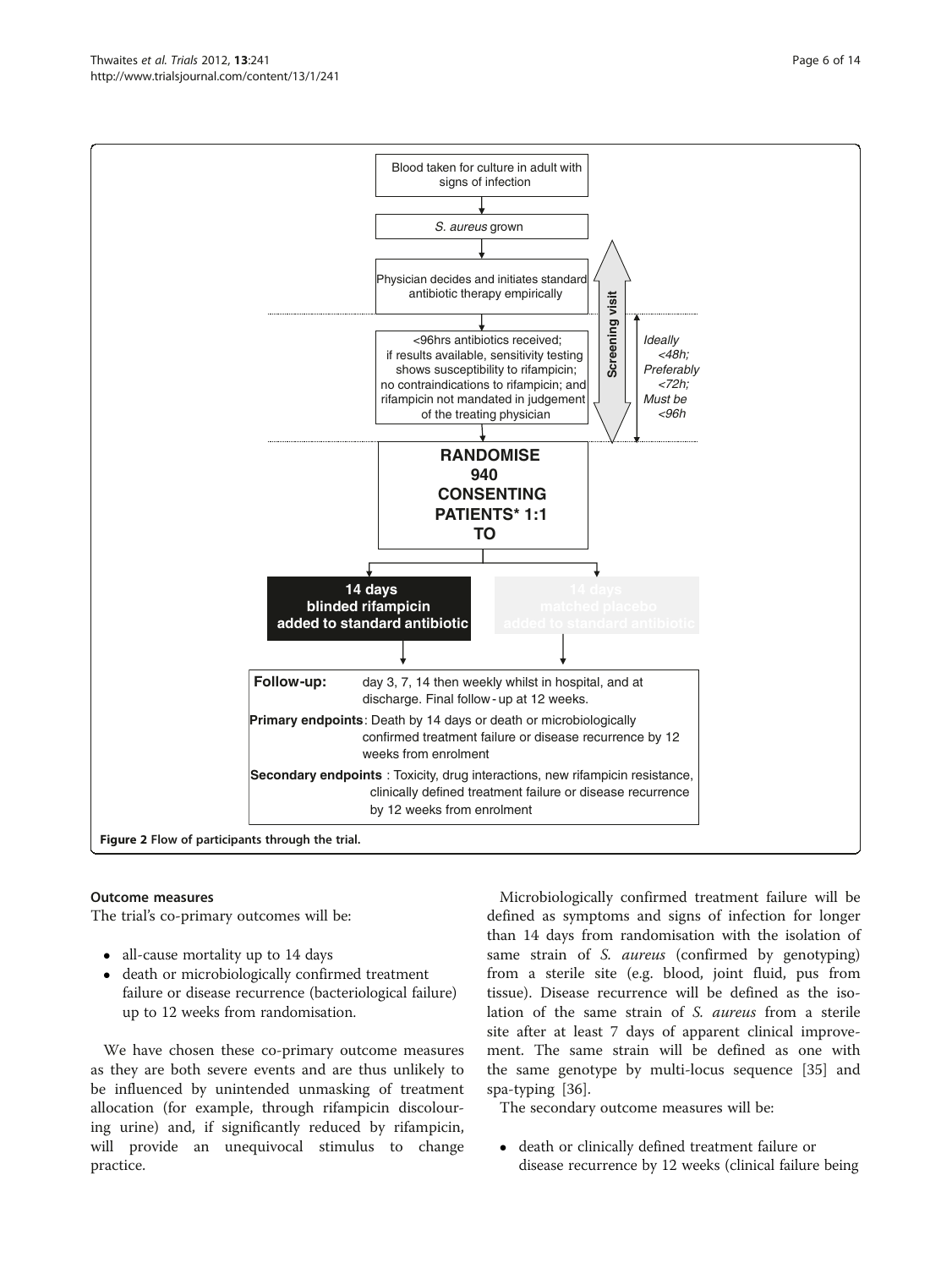## <span id="page-6-0"></span>Table 1 The ARREST trial assessment schedule

|                                                                                                        | Day        |             |              |                |             |              |                |              |             |                                   |          |                                 |
|--------------------------------------------------------------------------------------------------------|------------|-------------|--------------|----------------|-------------|--------------|----------------|--------------|-------------|-----------------------------------|----------|---------------------------------|
|                                                                                                        | Screening  | 0           | $\mathbf{1}$ | $\overline{2}$ | 3           | 5            | $\overline{7}$ | 10           | 14          | <b>Weekly until</b><br>discharged | 84       | Potential<br>failure/recurrence |
| All patients                                                                                           |            |             |              |                |             |              |                |              |             |                                   |          |                                 |
| Eligibility assessment                                                                                 | $\times$   |             |              |                |             |              |                |              |             |                                   |          |                                 |
| Patient information sheet and consent                                                                  | $\times$   |             |              |                |             |              |                |              |             |                                   |          |                                 |
| Randomisation                                                                                          |            | X           |              |                |             |              |                |              |             |                                   |          |                                 |
| Clinical assessment <sup>(a)</sup>                                                                     |            | X           |              |                | $\times$    |              | X              | $\times$     | $\times$    | $\times$                          | X.       | X                               |
| Resource utilisation <sup>(b)</sup>                                                                    |            | Χ           |              |                |             |              | $\times$       |              | $\mathsf X$ | $\times$                          | $\times$ |                                 |
| EQ-5D                                                                                                  |            | X           |              |                |             |              | X              |              | $\times$    |                                   | X        | Χ                               |
| Blood culture with sensitivities (10 ml) <sup>(c)</sup>                                                | $(\times)$ | Χ           |              |                | Χ           |              | X              |              |             |                                   |          | $\boldsymbol{\times}$           |
| EDTA blood <sup>(d)</sup> $(1.5 \text{ ml})$                                                           |            | $\mathsf X$ |              |                |             |              |                |              |             |                                   |          |                                 |
| Clotted blood <sup>(e)</sup> (5 ml)                                                                    |            |             |              |                |             |              |                |              |             |                                   |          |                                 |
| CRP                                                                                                    | (X)        | Χ           |              |                | Χ           |              |                | $\times$     | $\times$    |                                   |          | X                               |
| ALT, ALP, bilirubin                                                                                    | $(\times)$ |             |              |                | X           |              |                | $\mathsf X$  |             |                                   |          |                                 |
| Serum storage                                                                                          |            | Χ           |              |                | X           |              |                |              | $\mathsf X$ |                                   |          |                                 |
| Whole blood <sup>(f)</sup> (5 ml)                                                                      |            | X           |              |                |             |              |                |              |             |                                   |          |                                 |
| Subset of patients recruited to the intensive PK/PD substudy <sup>(g)</sup>                            |            |             |              |                |             |              |                |              |             |                                   |          |                                 |
| Lithium heparin blood (3 $\times$ 3 ml/ time point) for antibiotic concentration assays <sup>(h)</sup> |            | Χ           |              |                | $\times$    |              | X              |              |             |                                   |          |                                 |
| Lithium heparin blood (10 ml) for compartment studies <sup>(i)</sup>                                   |            | $\times$    | $\mathsf{X}$ | $\times$       | X           | $\mathsf{X}$ | $\times$       | $\mathsf{X}$ | $\times$    |                                   |          |                                 |
| Clotted blood <sup>(e)</sup> (5 ml)                                                                    |            |             |              |                |             |              |                |              |             |                                   |          |                                 |
| CRP                                                                                                    |            | Χ           | $\times$     | $\times$       | Χ           | $\times$     | $\times$       | $\times$     | $\times$    |                                   |          | $\times$                        |
| ALT, ALP, bilirubin                                                                                    |            |             |              |                | Χ           |              |                | X            |             |                                   |          |                                 |
| Creatinine                                                                                             |            | X           |              |                | $\mathsf X$ |              |                | X            |             |                                   |          |                                 |
| Serum storage                                                                                          |            | X           | X            | Χ              | X           | Χ            | Χ              | $\times$     | $\times$    |                                   |          | Χ                               |
| Blood culture (10 ml)                                                                                  |            | X           | Χ            | Χ              | Χ           | Χ            | X              | X            | $\times$    |                                   |          | X                               |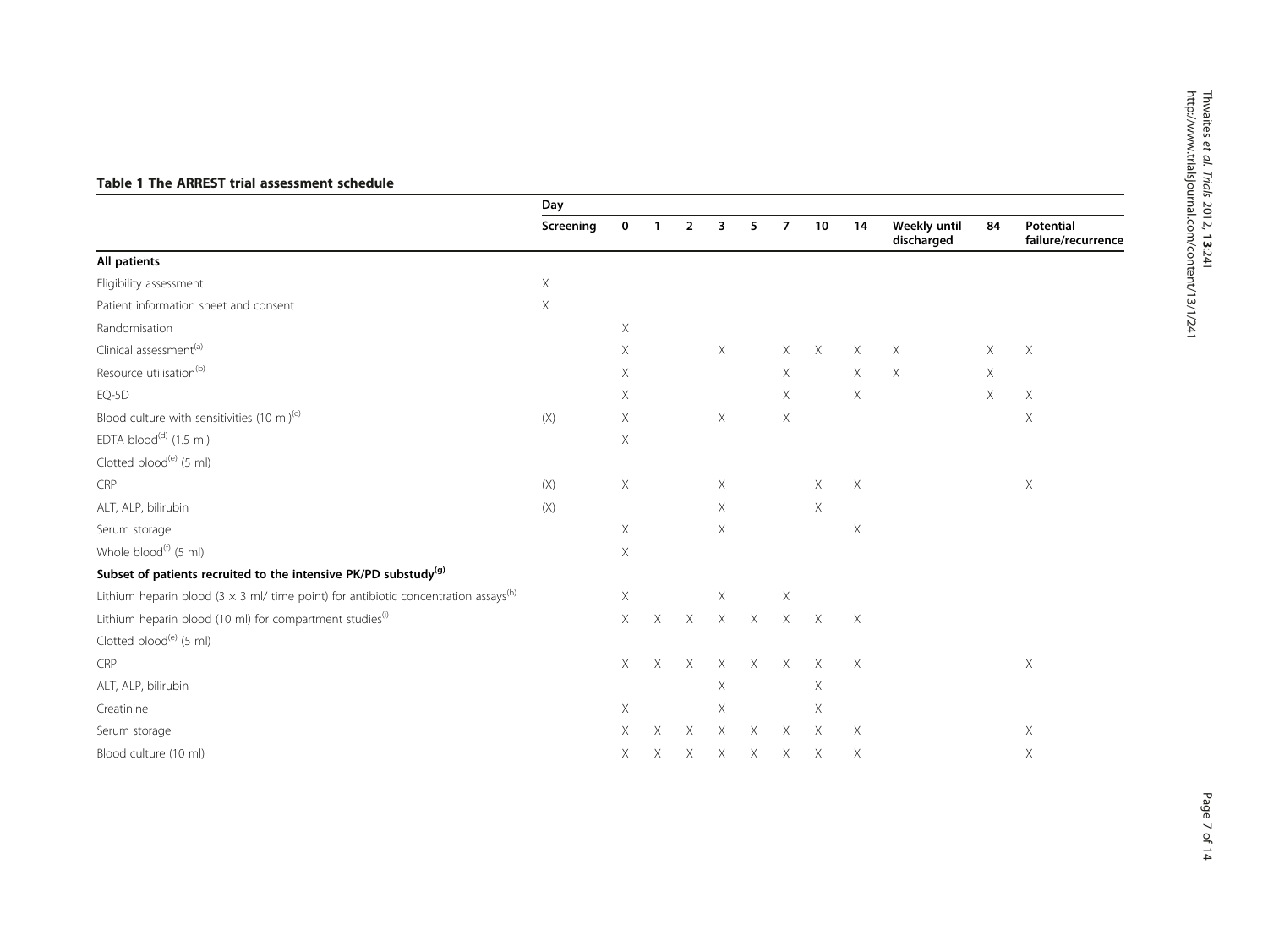#### Table 1 The ARREST trial assessment schedule (Continued)

| Subset of patients recruited to the sparse PK/PD substudy <sup>(j)</sup>                            |   |    |          |   |              |  |
|-----------------------------------------------------------------------------------------------------|---|----|----------|---|--------------|--|
| Lithium heparin blood (3 $\times$ 3 ml in total) for antibiotic concentration assays <sup>(i)</sup> | Χ |    | X        |   |              |  |
| Clotted blood <sup>(e)</sup> (5 ml)                                                                 |   |    |          |   |              |  |
| <b>CRP</b>                                                                                          | X |    | $\times$ |   | $\mathsf{X}$ |  |
| ALT, ALP, bilirubin                                                                                 |   | X. |          | X |              |  |
| Creatinine                                                                                          | Χ |    |          |   |              |  |
| Serum storage                                                                                       | X |    | X        |   |              |  |
| Blood culture (10 ml)                                                                               |   |    |          | X |              |  |

() indicates tests that will have already been performed as part of standard management.

\*If a patient has already been discharged from hospital before day 7, 10 or 14, additional investigations requiring a blood draw (culture, CRP, ALT, ALP, bilirubin, serum storage) are not required (patients should not be asked to attend outpatient appointments on these days, but to return at 12 weeks only).

(a) Including likely source and focus of infection, co-morbidities, duration of symptoms, temperature and record of concomitant medications (including all non-study antibiotics) at enrolment. Follow-up assessments will record new symptoms and signs indicating secondary site infections, all surgical interventions performed to treat the disease, grade 3 or 4 or serious adverse events, adverse events of any grade leading to modification of rifampicin/placebo dose or interruption/early discontinuation, any drug interactions leading to dose modification of any drug (including concomitant medications) and all changes in antimicrobial prescribing.

(b) Resources used whilst in hospital will be recorded by health-care professionals (or any assigned representatives). These will include days spent in wards, procedures or laboratory tests undertaken and concomitant medication. After discharge, resource use will be self-reported by the patient. A data collection form will be developed that records post-discharge re-hospitalisations and contact with clinicians (hospital, GP, etc.). (c) Blood cultures will have already been taken prior to the screening assessment from which the potential S. aureus bacteraemia will have been identified. S. aureus isolated from blood cultures taken on days 0, 3 and 7 must have at least rifampicin susceptibility tests performed in order to evaluate the secondary endpoint acquisition of rifampicin resistance, although typically the routine panel of antimicrobial sensitivities will be performed (all susceptibilities will be recorded). All S. *qureus* isolates to be stored locally, then shipped annually to central storage facility in Oxford and Brighton for biobanking. All repeat isolates will be genotyp define relapse or re-infection. Blood cultures may be taken at any other time points necessary for clinical management of the patient. If these are considered to reflect potential failure of treatment or recurrence, then sensitivities should be performed as above. Results of any additional blood cultures done should be recorded on ARREST CRFs, and S. aureus isolates stored and rifampicin susceptibility tested. (d) For measurement of haemoglobin, white cell count, lymphocytes, neutrophils, platelets.

(e) For measurement of C-reactive protein (CRP), alanine transaminase (ALT), bilirubin and alkaline phosphatase (ALP) at time points shown. Serum creatinine will only be measured in the PK/PD substudies on days 0, 3, and 10; 2 ml of serum will be saved from clotted blood taken as shown, stored locally, then shipped to a central archive at King's College London. CRP and liver function tests are routine investigations for patients with suspected S. aureus bacteraemia, and results of pre-screening investigations should also be recorded on the screening CRF.

(f) 2.5 ml into EDTA and 2.5 ml into PAXgene blood RNA tube (Qiagen). Store EDTA blood for later DNA extraction and PAXgene tube for later RNA extraction. Samples will be stored locally before shipping to King's College London for DNA/RNA extraction and archiving if the patient has consented for human DNA/RNA storage.

(g) Only patients enrolled at Guy's and St. Thomas', University College London and Addenbrookes Hospitals will be approached.

(h) A total of 9 x 3-ml blood samples will be taken for drug concentration assays. Aliquots of plasma will be rapidly frozen at -70°C and stored locally before shipment in batches to Liverpool for subsequent measurement of antibiotic concentrations. Day 0 samples will be taken after the initial dose of study drug.

(i) 10 ml of blood will be taken and centrifuged over fycol to separate the blood into plasma, peripheral blood mononuclear cells and neutrophil fractions. Each fraction will be cultured and cells will be frozen for later characterisation.

(j) A total of 3 x 3-ml blood samples will be taken for drug concentration assays. Only patients enrolled at Oxford, Liverpool and Brighton will be approached. Day 0 samples will be taken after the initial dose of study drug.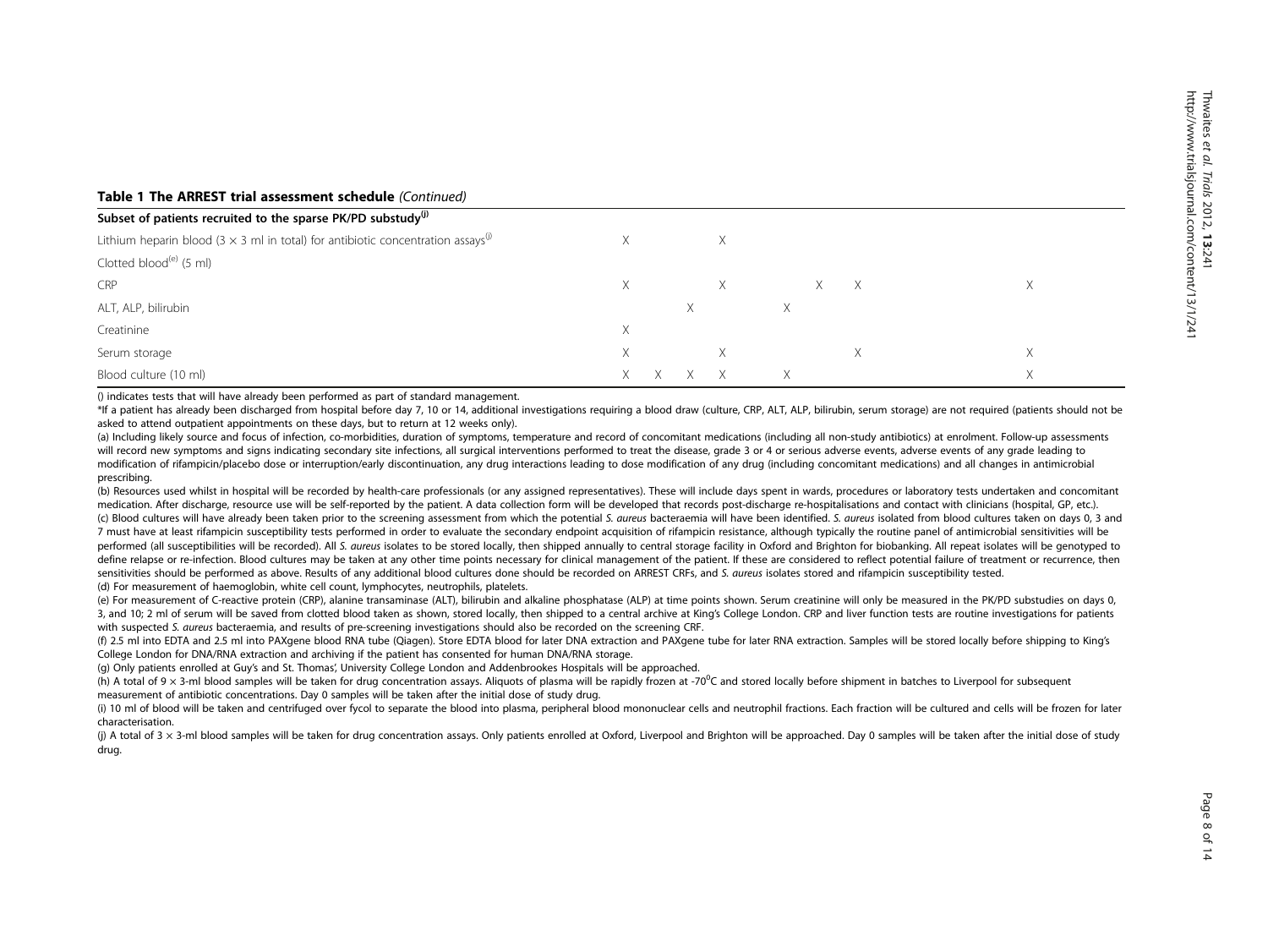assessed by an independent endpoint review committee blind to the treatment allocation)

- duration of bacteraemia (blood cultures will be taken on days 3 and 7 following randomisation)
- development of rifampicin-resistant S. aureus
- grade 3/4 adverse events
- serious adverse events
- modification of any treatment (including concomitant medications) due to drug interactions.
- compliance with blinded rifampicin/placebo
- health-care-related costs of S. aureus bacteraemia
- EuroQol-5D questionnaire (EQ-5D)

Cause of death, microbiological and treatment failure/ recurrence will be adjudicated by an Endpoint Review Committee (ERC) blinded to randomised allocations.

## Safety

Rifampicin is given to around 9 million people each year as the first-line, 6-month treatment of tuberculosis. It is well tolerated and there is extensive experience amongst all the trial centres investigators (infectious diseases physicians and microbiologists) of its safe use. Hepatitis is the most important side effect of rifampicin: asymptomatic rises in liver transaminases occur in around 10% of patients taking rifampicin and requires no action other than careful monitoring. Significant rifampicin-induced hepatitis [transaminases  $>5\times$  the upper limit of normal (ULN) +/− symptoms] is rare (<1% of patients) and usually resolves with discontinuation of the drug. The liver function tests of patients will be routinely monitored twice whilst taking the study drug (day 3 and day 10), which is more frequent than recommended by UK guidelines when using rifampicin to treat tuberculosis [[37\]](#page-13-0). However, the trial patients are likely to be more acutely unwell than patients with tuberculosis and may require closer monitoring; additional tests may be requested at any time where necessary for patient management. Physicians will stop blinded rifampicin/placebo (without unblinding) if in their opinion potentially rifampicin-related severe hepatic toxicity occurs. Potentially fatal hepatic injury is extremely unlikely given the relatively short course of rifampicin, laboratory monitoring and early withdrawal if the transaminases rise  $>5\times$ the upper limit of normal. The commonest side effect of rifampicin is orange urine, but this effect is completely harmless. Rifampicin also colours tears orange and can stain contact lenses.

Rifampicin induces the hepatic metabolism of many other drugs, which can result in their sub-therapeutic concentrations. The recruiting infection specialists will be responsible for identifying clinically important interactions and ensuring appropriate action is taken to reduce the risks to patients; this may include judging

patients receiving these medications as not eligible to join ARREST.

All such adverse events will be reported on CRFs, together with adverse events of any grade leading to modification of the rifampicin/placebo dose or its interruption/early discontinuation. All SAEs and SARs should be notified to the MRC CTU within 24 h of the investigator becoming aware of the event.

## Sample size

Our current observational study data indicate 16% and 24% of all cases of SAB die by 14 days and 12 weeks respectively. Data from Oxford (personal communications) suggest that a further 10% of patients have repeat isolation of S. aureus over the 12 weeks following initial bacteraemia. Assuming 80% power, two-sided alpha 0.025 (to adjust for multiple testing given 2 coprimary endpoints) and a 10% loss to follow-up by 12 weeks, we would need to randomise 920 patients to detect a 30% relative reduction in bacteriological failure/death from 35% to 25%, an absolute difference of 10% corresponding to an number needed to treat (NNT) of 10. The meta-analysis of RCT data (Figure [1](#page-2-0)) suggests adjunctive rifampicin reduced infectionattributable death by around 50% in all patients with serious S. aureus infections (relative risk 0.45, 95% CI 0.23 to 0.89), with a similar, albeit non-significant, effect in the subgroup with bacteraemia (relative risk 0.46, 95% CI 0.13-1.59). These findings strongly support a large effect size (40-50% relative reduction) in mortality. Assuming 80% power, two-sided alpha 0.025 and a lower 4% loss to follow-up by 14 days (as most patients will remain in hospital), we would need to randomise 940 patients to detect a 45% relative reduction in mortality from 16% to 9%, an absolute difference of 7% and a NNT of 14. The total sample size is therefore 940 patients. This provides 68% and 57% power to detect smaller relative differences of 25% and 35% in bacteriological failure/death and death respectively (other assumptions as above, alpha = 0.025). All statistical tests of association in the analyses will be interpreted with respect to a 0.025 rather than 0.05 threshold.

## Statistical analysis

Rifampicin is hypothesised to be superior to standard of care, and therefore the proposed analysis will be by intention to treat, including all randomised patients with all participants analysed according to the study group to which they were randomised regardless of subsequent treatment received. The co-primary endpoints (all-cause mortality through 14 days, bacteriological failure/death through 12 weeks) will be compared using time-to-event methods (Kaplan-Meier plots and log-rank tests, Cox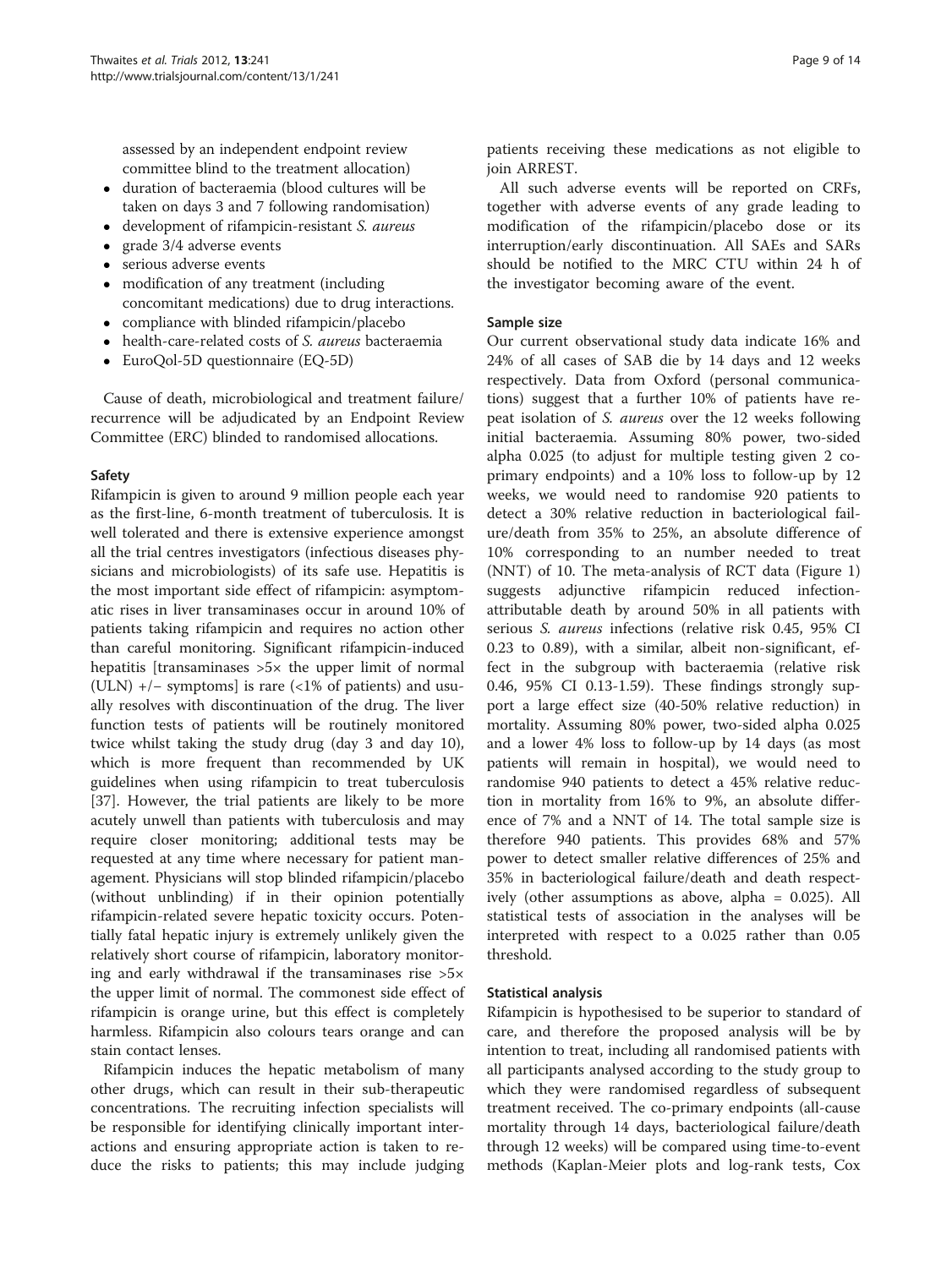proportional hazards regression), as will time to clinical treatment failure/bacteriological failure/death. Duration of bacteraemia will be compared using intervalcensored time-to-event methods. Patients not completing follow-up and not known to have died will be censored at their last contact in the primary analyses; sensitivity analyses will assume all such patients were alive at 12 weeks (i.e. assuming that vital status tracing is robust and reliable). Primary analysis will not stratify for site, as there may be some sites with no events that would therefore not contribute to treatment comparisons; secondary analysis will be conducted stratified by site. Primary analysis will include all randomised patients: secondary analysis will exclude those (expected  $\langle 1\% \rangle$  who are subsequently identified as having rifampicin-resistant S. aureus on susceptibility testing. The frequency of serious, grade 3 and 4, and drug-modifying adverse events will be tabulated by body systems and by randomised groups, and the groups will be compared using Fisher's exact test.

Patients enrolled in the trial are likely to have heterogeneous underlying conditions (e.g. cardiac, dialysis, cancer). However, precisely because the SAB will have been acquired in addition to any underlying condition, there is no a priori reason why rifampicin should be more or less effective in any comorbid subgroup, other than as a consequence of drug interactions with concomitant medications, which will be assessed as a secondary endpoint. Planned subgroups analyses will therefore include time from initiation of antibiotics to initiation of randomised treatment, time from randomisation to initiation of randomised treatment, intended oral randomised treatment frequency (once vs. twice daily), initial treatment with oral study drug only or regimen containing IV study drug, class of primary antibiotic treatment, other antibiotic adjuncts (e.g. gentamicin), MRSA/MSSA, IV catheter-associated infection/other, deep focus/no deep focus, endocarditis/no endocarditis and age. An additional subgroup analysis will be conducted splitting participants into terciles of baseline C-reactive protein (CRP).

## Cost-effectiveness analysis

We will conduct a cost-effectiveness analysis of therapy for SAB in the NHS. This analysis will be informed by the results of the trial. Due to the limited trial followup period and the possibility of existing treatment options other than those in the trial, we propose a framework based on decision analysis. Such an approach allows including findings from the trial in the context of the existing evidence on all treatments of interest and is the preferred approach for societal decision making in the UK.

## Ethical issues

The trial complies with the principles of the Declaration of Helsinki (2008). Written, informed consent will be obtained from all patients, or their legal representatives (LRs) if they lack capacity, before enrolment by the site PI or an appropriately trained Consultant, Specialist Registrar or Research Nurse. Patients (or their LRs) would be free to withdraw from the trial at any time, and this will be explicitly stated in patient information sheets.

Incapacitated adults may be included in the trial as we consider many of these adults will have the most severe infection and therefore represent the group that might stand most to gain from the enhanced anti-microbial activity of rifampicin. We anticipate around 10% of patients with S. aureus bacteraemia will be critically ill and incapacitated on intensive care. In this circumstance, the site PI or another experienced and independent physician will follow the UK Mental Capacity Act (2005) to formally assess the capacity of the individual to make an informed decision to participate in the trial. Once incapacity has been confirmed written informed consent will be sought from either a personal (e.g. a relative) or a nominated LR (e.g. Consultant Intensivist caring for the patient, but not involved in the trial). If the subject regains capacity during treatment they will be informed of the consent given by their LR and their wishes respected concerning on-going participation. If they are happy to remain in the trial, the patient should complete a patient consent form at this time.

The trial protocol (V1.02) received national research ethics committee approval in April 2012. Clinical Trials Authorisation was granted by the Medicines and Healthcare products Regulatory Agency (MHRA) in May 2012.

## Patient and public involvement

The ARREST trial has been developed with the Healthcare-associated Infection Service Users Research Forum (SURF: [www.hcaisurf.org](http://www.hcaisurf.org)). A member of SURF (Jennifer Bostock) will represent patients and the public on the ARREST Trial Steering Committee. Ms Bostock has advised on the inclusion of incapacitated adults and the application of the Mental Capacity Act, and the information provided to patients. SURF will also help disseminate the trial's results beyond the academic and health-care professional community to other patient groups and the wider public.

## Trial management and oversight

The Trial Management Group (TMG) will comprise the trial team at the MRC CTU, plus the Chief Investigator, the principal investigator at each site and the leads of the integral substudies. A Trial Steering Committee (TSC) with a majority of independent members will be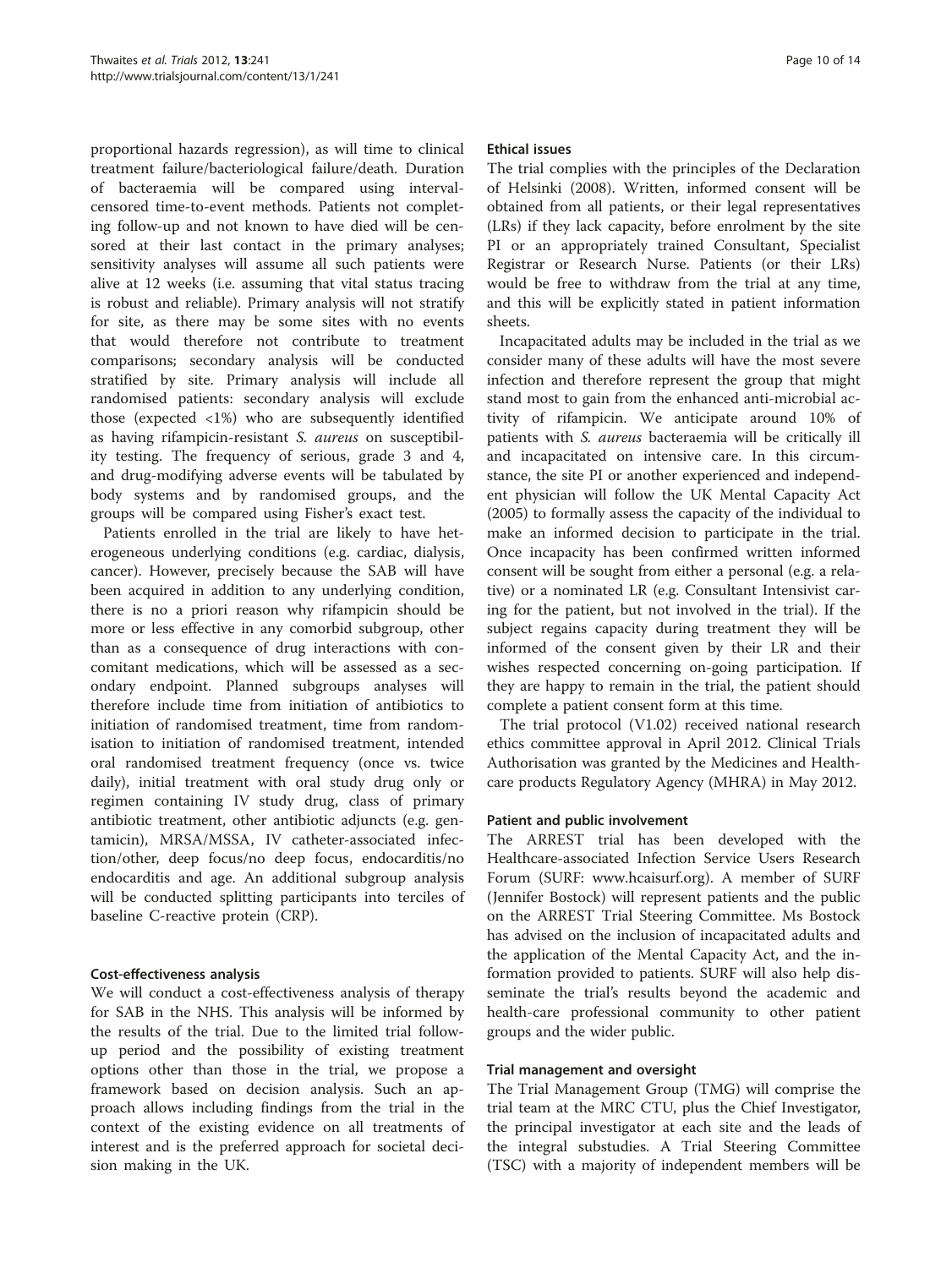responsible for trial oversight. It will be chaired by Dr. Adrian Martineau and will also include an independent microbiologist (Dr. Geoff Scott), an independent trialist and infection specialist (Prof. Jeremy Farrar), and a patient representative from SURF (Mrs. Bostock). The CI (Guy Thwaites) and two other site clinicians (Drs. Hopkins and Barlow) will also be formal voting members of the TSC, although all site investigators may attend TSC meetings as observers. The TSC will meet annually and will have a TSC Charter agreed by all members before the trial starts. The function of these committees and their relationships are expressed in Figure 3.

An independent data-monitoring committee (DMC) will be established to monitor the trial, reviewing trial data on recruitment, safety, adherence to randomised strategies and efficacy, as well as considering findings from any other relevant studies. It will be chaired by Prof. David Lalloo, an infectious diseases specialist, and include an independent microbiologist (Prof. Mark Wilcox), and an independent statistician (Prof. Doug Altman).

## Ancillary studies

There will be two ancillary studies to the main trial:

1. A population pharmacokinetic (PK) and pharmacodynamic (PD) study of rifampicin, flucloxacillin and vancomycin for the treatment of S. aureus bacteraemia. Our aim is to determine the pharmacological parameters of rifampicin,

flucloxacillin and vancomycin that best predict treatment success and provide a rational basis from which the optimal dose, frequency and route of administration can be modelled statistically and/ or explored in future studies. Samples will be taken without knowledge of randomised allocation, although rifampicin concentrations will only be measured in those receiving active drug. The specimens will be batched and the assays performed after every patient in the batch has completed the trial; the laboratory team performing the assays will only be given the treatment codes for each batch of patients and will perform them without knowledge of the patients' outcomes. No information about rifampicin levels will be available outside the laboratory team before the end of the trial, although these results would be provided to the trial Data Monitoring Committee.

2. The influence of host and bacterial genetics on disease severity and outcome from S. aureus bacteraemia. Our aim is to identify host and bacterial genetic factors that influence disease severity (for example, the development of metastatic complications) and poor outcome from S. aureus bacteraemia.

## Funding

The main trial is supported by grant funding from the National Institutes of Health Research (NIHR) Health

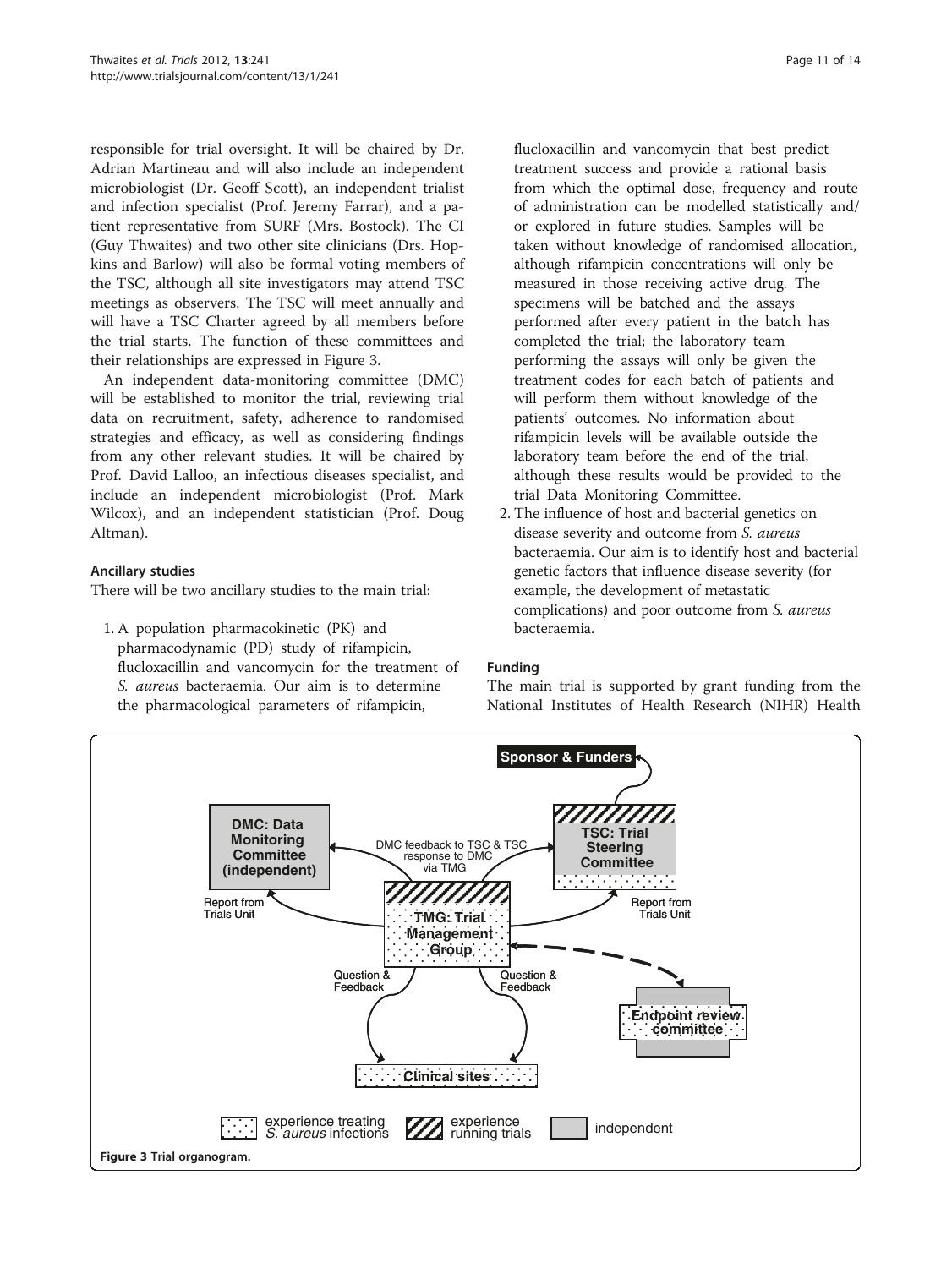Technology Assessment (HTA) Programme (10/104/25). The ancillary studies are supported by local funding.

## **Discussion**

The results of the meta-analysis of randomised controlled trial data, together with the findings of observational studies, indicate adjunctive rifampicin may have a surprising and substantial impact on survival from SAB. These data do not, however, constitute evidence of sufficient rigour to influence current treatment guidelines, clinical practice or indeed the equipoise of clinicians recruiting patients into the proposed trial – even clinicians in centres using rifampicin in a greater proportion of patients have indicated their willingness to randomise as they recognise the lack of evidence supporting their practice. In particular, whilst statistically significant, the results from the trial meta-analysis are not convincing as they are based on a small number of patients in a small number of trials over a wide period of time. In addition, the potential negative impacts of rifampicin toxicity, interactions and, in particular, resistance cannot be reliably assessed in these studies. There is, therefore, clear justification for a large randomised controlled trial of adjunctive rifampicin for SAB so that the potential benefits of rifampicin can be evaluated directly and reliably against the potential risks.

The trial addresses the hypothesis that early, enhanced bacterial killing by rifampicin improves the outcome from SAB. Two biomedical substudies are therefore planned to understand the reasons why adjunctive rifampicin either works or fails to work, and how bacterial and host genetic variation influences clinical outcome; both provide the potential for personalising treatment in the future. Demonstrating mechanisms underlying trial results has two major impacts: first, saliency promotes uptake of positive trial results into clinical practice and guidelines and provides reasons for clinicians to stop using ineffective interventions; second, understanding such mechanisms is critical to the rational choice of further interventions to improve patient outcome. Such studies can be conducted to a very high standard when integrated into a large randomised controlled trial, substantially increasing the value of the research.

One of the key considerations when designing this trial was whether to perform an open label or blinded placebo-controlled trial. The argument for an open trial rests on two assumptions: first, it will be impossible to blind patients and physicians, because taking rifampicin turns urine orange, an effect that cannot be replicated by placebo; second, knowing treatment allocation will not matter if the primary endpoints are objectively ascertained (e.g. death). An open trial, however, would run a much higher risk that patients in the control arm

would be managed differently than those in the rifampicin arm. In particular, knowledge of the treatment allocation may encourage the attending physicians to prescribe other antibiotics (aminoglycosides, for example) to those in the control arm perceived to be failing treatment. If this were to occur too often, the effect of rifampicin could be obscured by the additional therapy received in the control arm. In addition, physicians may be tempted to investigate the treatment arms differently, perhaps having a lower threshold for ordering radiological investigations in the control arm, changing the likelihood that secondary complications and treatment failure might be detected in these patients.

It is impossible to perform a true 'double blind' study using rifampicin, but we believe a blinded study is preferable to an open study. We believe it will be much harder for physicians to predict treatment allocation than might otherwise be presumed. The placebo cannot replicate the urine colouration, but its use will mean treating clinicians will be uncertain of treatment allocation and will, therefore, be much less likely to manage patients differently in the respective treatment arms. There is considerable inter- and intra-individual variability in rifampicin's effect on urine colour. In some patients, the colouration is slight and can be hard to distinguish from the dark, concentrated urine frequently observed in acutely unwell patients. In many, the orange urine colour becomes less marked over time. In addition, the opportunity for physicians to examine the urine at the bedside will only occur in patients with urinary catheters. Catheters will not be required by all patients and are usually removed at the earliest opportunity. We will also limit the opportunity for physicians to inspect urine by ensuring the catheter bags are emptied regularly and urine it is not allowed to accumulate in large volumes.

There is also an important sociological component to the use of a placebo, which is particularly pertinent in this trial because the patients' primary physician is likely to be a non-infection specialist (e.g. renal, cardiothoracic). In an open trial, whether or not the patient is receiving rifampicin will be one of the first questions that will be asked when patient management is reviewed (when the infection specialist may not be present) and it is very likely that subsequent management will depend on the answer. Blinding, even if not 100% successful, sends a clear signal that whatever the primary physician believes the patient might be receiving, this should not be taken into account in subsequent management.

Finally, the completed trial will stand alone as being the first adequately powered randomised controlled trial ever performed to address the optimal management of SAB. The results will be scrutinised worldwide and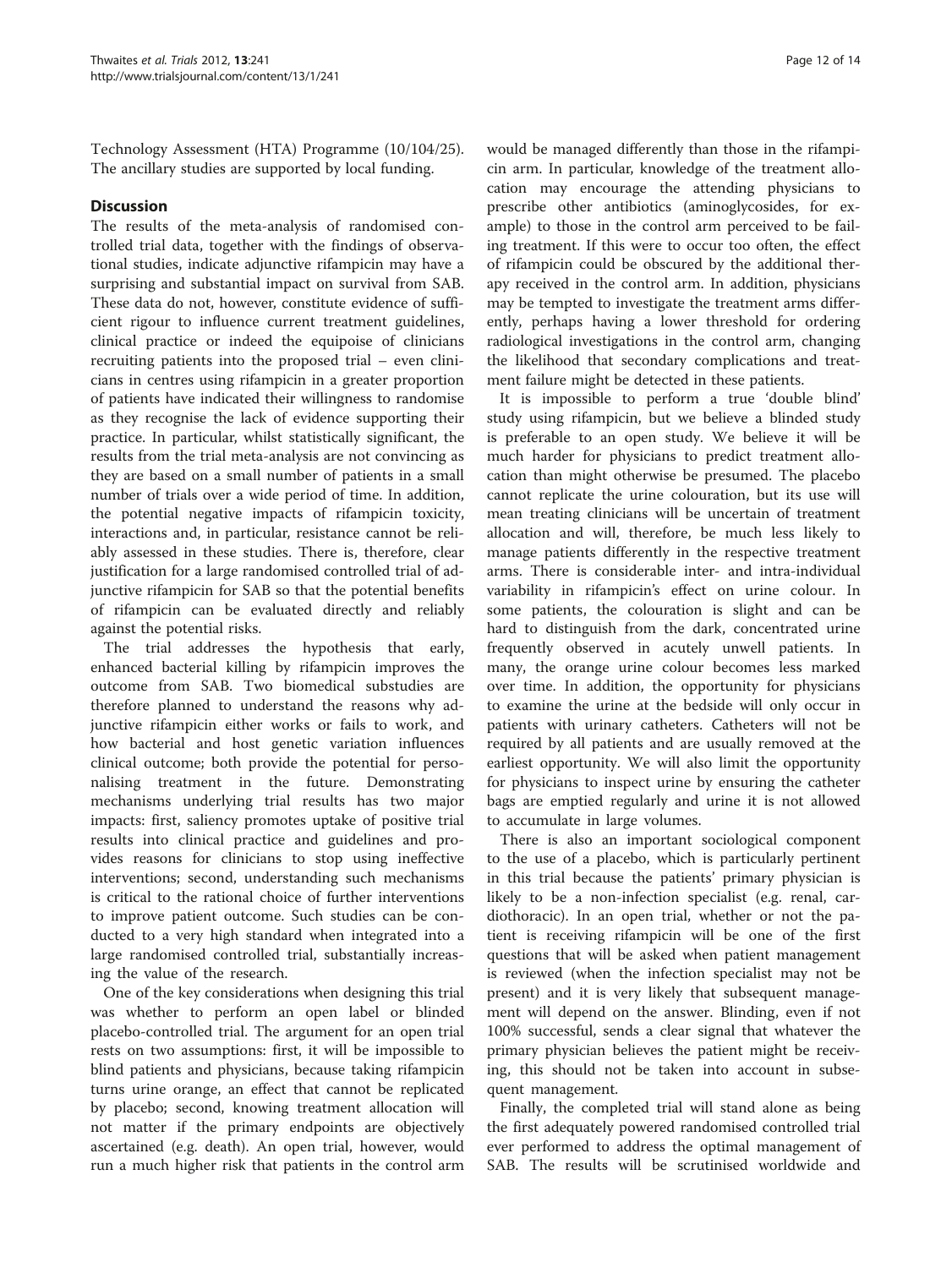should have a major influence on treatment guidelines within the NHS and beyond. An open trial may compromise the trial's impact. If the results are negative, critics may point to the possibility, detailed above, that physicians treated control patients differently and rifampicin's effect was disguised. Likewise, if the results are positive some may question whether knowledge of the treatment allocation led to enhanced care in the rifampicin arm. It is important to foresee how the trial's results may be interpreted and we believe that an open label trial may compromise the potential impact of the trial and thereby limit the value of the research.

#### Trial status

The ARREST trial was conceived and designed by members of the UKCIRG in 2010, with successful application for peer-reviewed funding by the UK National Institute for Health Research Health (NIHR) Health Technology Assessment (HTA) Board in November 2011 (project no. 10/104/25). The trial will start recruitment in December 2012 and will take 3 years to complete; it will be managed through the Medical Research Council Clinical Trials Unit (MRC CTU) in London. The full version of the current trial protocol is available at: [http://www.ctu.mrc.ac.uk/research\\_areas/](http://www.ctu.mrc.ac.uk/research_areas/study_details.aspx?s=262) [study\\_details.aspx?s=262.](http://www.ctu.mrc.ac.uk/research_areas/study_details.aspx?s=262)

#### Competing interests

All the authors declare that they have no competing interests.

#### Authors' contributions

The research question was identified by GT with consultation with all members of the UKCIRG. The ARREST trial protocol was drafted by GT and ASW with comment and revision by all members of the UKCIRG. GT was responsible for drafting this paper, but all authors provided comments and review of the drafts and approved the final version. The views and opinions expressed in this publication are those of the authors and do not necessarily reflect those of the National Health Service, the NIHR, the NIHR Evaluation, Trials and Studies Coordinating Centre, the HTA programme or the Department of Health. All authors read and approved the final manuscript.

#### Acknowledgements

We thank all members of the United Kingdom Clinical Infection Research Group (UKCIRG) and acknowledge their essential role in the development and delivery of this trial. The centres and their individual members are: 1.Royal Devon and Exeter NHS Foundation Trust. Cressida Auckland, Stephen Glass, Marina Morgan

2.Hull and East Yorkshire Hospitals NHS Trust. Gavin Barlow, Peter Moss, Tina Burdett

3.Plymouth Hospitals NHS Trust. Richard Cunningham, Robert Tilley 4.Guy's and St. Thomas' Hospitals NHS Foundation Trust. Guy Thwaites, Jonathan Edgeworth, Carolyn Hemsley, John Klein, Duncan Wyncoll, Karen Bisnauthsing, Jennifer Fitzpatrick, Deisy Grangeia, Jason Biswas 5.Royal Free London NHS Foundation Trust. Susan Hopkins, Daniel Brudney, Sophie Collier

6.King's College Hospital NHS Foundation Trust. Dakshika Jeyaratnam, Jim Wade, Amanda Fife

7.Birmingham Heart of England NHS Foundation Trust. Neil Jenkins, Abid Hussein, Melinda Munang

8.Brighton and Sussex University Hospitals NHS Trust. James Price, John Paul, Martin Llewelyn, Angela Dunn

9.Royal United Hospital Bath NHS Trust. Sarah Meisner, Mohammad Abrishami, Rachel Mayer, Susan Murray

10.Royal Liverpool and Broadgreen University Hospitals NHS Trust. Emmanuel Nsutebu, Nicholas Beeching, Jonathan Folb, Mike Beadsworth, Ales Chrdle, Gerry Davies

11.St. Georges Healthcare NHS Trust. Tim Planche

12.Sheffield Teaching Hospitals NHS Foundation Trust. Julia Greig 13.Oxford University Hospitals NHS Trust. Matthew Scarborough, Derrick Crook, Tim Peto, Heather Godwin, Lily O'Connor

14.Cambridge University Hospitals NHS Foundation Trust. M. Estée Török, Emma Nickerson, Theodore Gouliouris, Rebecca Saunderson, Sani Aliyu, Elinor Moore, Nicholas Brown, Sharon Peacock

15.South Tees Hospitals NHS Foundation Trust. John Williams, Csaba Marodi 16.Portsmouth Hospitals NHS Trust. Sarah Wyllie, Helen Chesterfield, Nicholas Cortes, Robert Porter

17.University College London Hospitals NHS Foundation Trust. Steve Morris-Jones, Philip Gothard, Bruce Macrae, Peter Wilson

18.Southampton University Hospitals NHS Foundation Trust, Southampton General Hospital. Robert Read

We thank Brooke Jackson (ARREST trial manager, MRC CTU) and other members of the MRC CTU who have helped in the planning and initiation of the trial (Fleur Hudson, Sarah Meredith, Mary Rauchenberger, Lindsey Masters). We thank Professor Tim Peto (Oxford University) for his encouragement, advice and support in developing the research group and trial protocol; and we thank Professor Mark Sculpher (York University) for his expertise and guidance concerning the health economic analysis. Finally, we thank Andrea Whitfield and Jennifer Bostock from the Health Care Associated Service Users Forum (SURF) for their help and input into the study design and protocol.

Sarah Walker is supported by the Oxford NIHR Biomedical Research Centre; Jonathan Edgeworth and Guy Thwaites are supported by the King's College London NIHR Biomedical Research Centre.

#### Author details

<sup>1</sup>Department of Infectious Diseases/Centre for Clinical Infection and Diagnostics Research, Kings College London/Guy's and St. Thomas' Hospitals NHS Foundation Trust, London, England, United Kingdom. <sup>2</sup>Department of Microbiology, Royal Devon and Exeter NHS Foundation Trust, Exeter, England, United Kingdom. <sup>3</sup> Department of Infection and Tropical Medicine, Hull and East Yorkshire Hospitals NHS Trust, Hull, England, United Kingdom. 4 Department of Microbiology, Plymouth Hospitals NHS Trust, Plymouth, England, United Kingdom. <sup>5</sup>Institutes of Infection and Global Health and Translational Medicine, University of Liverpool, Liverpool, England, United Kingdom. <sup>6</sup>Department of Infection and Tropical Medicine, Royal Liverpool and Broadgreen University Hospitals NHS Trust, Liverpool, England, United Kingdom.<sup>7</sup> Department of Infectious Diseases, Sheffield Teaching Hospitals NHS Foundation Trust, Sheffield, England, United Kingdom. <sup>8</sup>Department of Infectious Diseases and Microbiology, Royal Free London NHS Foundation Trust, London, England, United Kingdom. <sup>9</sup>Department of Medical Microbiology, King's College Hospital NHS Foundation Trust, London, England, United Kingdom. <sup>10</sup>Department of Infection and Tropical Medicine, Birmingham Heart of England NHS Foundation Trust, Birmingham, England, United Kingdom. 11Department of Infectious Diseases and Microbiology, Brighton and Sussex University Hospitals NHS Trust, Brighton, England, United Kingdom. 12Department of Microbiology, Royal United Hospital Bath NHS Trust, Bath, England, United Kingdom. <sup>13</sup>Department of Infectious Diseases and Microbiology, St. Georges Healthcare NHS Trust, London, England, United Kingdom. 14Department of Infectious Diseases, University Hospitals Southampton NHS Foundation Trust, Southampton General Hospital, Southampton, England, United Kingdom. <sup>15</sup>Department of Infectious Diseases, Oxford University Hospitals NHS Trust, Oxford, England, United Kingdom. 16Centre for Health Economics, York University, York, England, United Kingdom. 17Departments of Infectious Diseases and Microbiology, Cambridge University Hospitals NHS Foundation Trust, Cambridge, England, United Kingdom. 18Department of Infectious Diseases and Microbiology, South Tees Hospitals NHS Foundation Trust, Middlesbrough, England, United Kingdom. 19Department of Microbiology, University College London Hospitals NHS Foundation Trust, London, England, United Kingdom. <sup>20</sup>Department of Microbiology, Portsmouth Hospitals NHS Trust, Portsmouth, England, United Kingdom. <sup>21</sup>Infections Theme, MRC